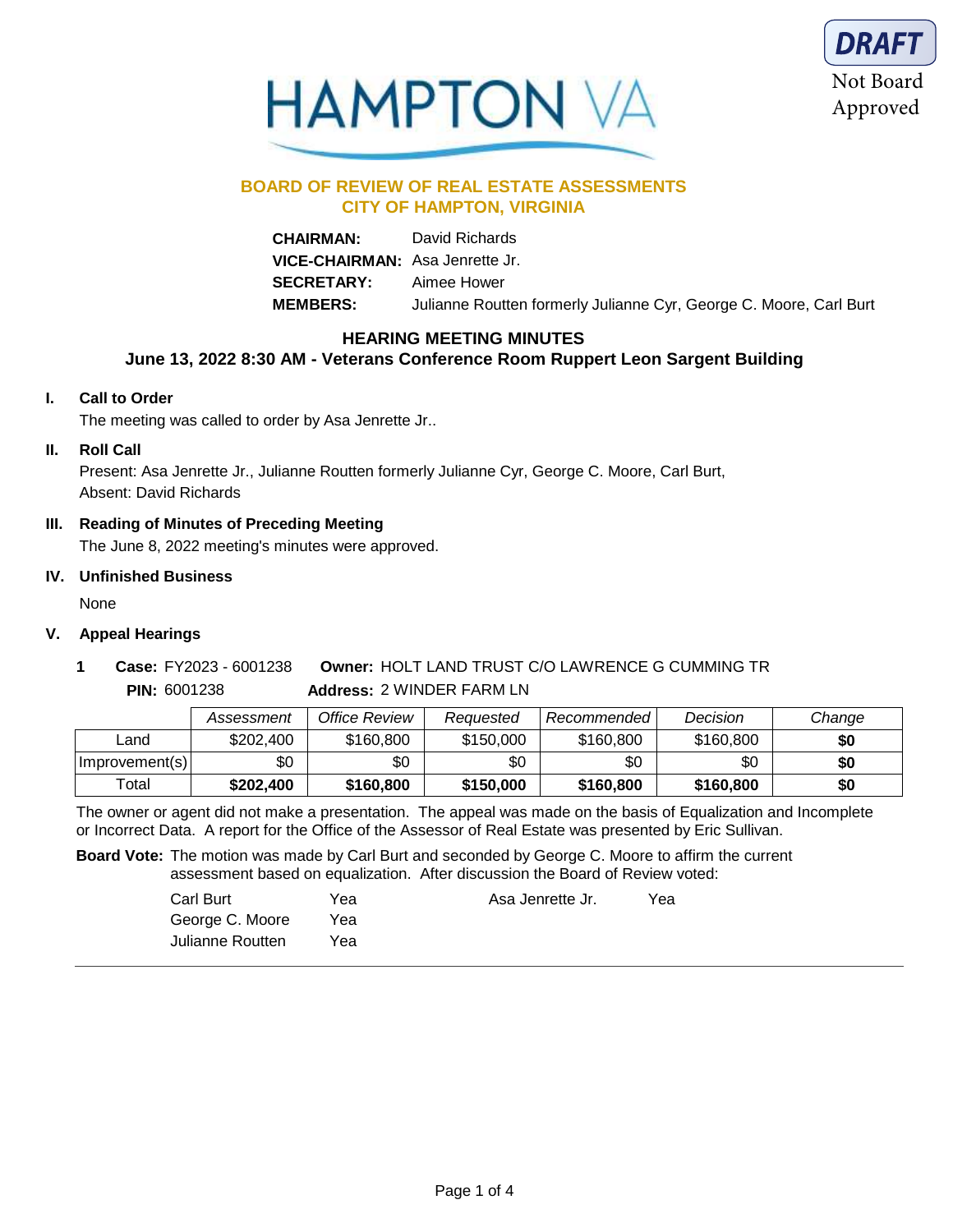**PIN:** 13000788

**Address:** 1813 W MERCURY BLVD **2 Case:** FY2023 - 13000788 **Owner:** PENINSULA HOSPITALITY LLC C/O LANDMARK HOTEL GROUP

|                | Assessment  | Office Review | Reauested   | Recommended I | Decision    | Change |
|----------------|-------------|---------------|-------------|---------------|-------------|--------|
| Land           | \$1,410,100 | \$1,410,100   | \$1,410,100 | \$1.410.100   | \$1,410,100 | \$0    |
| Improvement(s) | \$4,978,400 | \$4,978,400   | \$2,515,900 | \$4,978,400   | \$4,978,400 | \$0    |
| Total          | \$6,388,500 | \$6,388,500   | \$3,926,000 | \$6,388,500   | \$6,388,500 | \$0    |

The agent spoke before the Board. The appeal was made on the basis of Equalization and Fair Market Value. A report for the Office of the Assessor of Real Estate was presented by Eric Sullivan. The Board went into closed session for discussion.

**Board Vote:** The motion was made by George C. Moore and seconded by Carl Burt to affirm the current assessment based on fair market value. After discussion the Board of Review voted:

| George C. Moore  | Yea | Asa Jenrette Jr. | Yea |
|------------------|-----|------------------|-----|
| Carl Burt        | Yea |                  | Yea |
| Julianne Routten | Yea |                  |     |

**Address:** 1905 COLISEUM DR **Owner:** HAMPTON LODGING PARTNERS LLC C/O LANDMARK HOTEL GROUP **PIN:** 13004566 **3 Case:** FY2023 - 13004566

|                | Assessment   | Office Review | Reauested   | Recommended  | Decision     | Change |
|----------------|--------------|---------------|-------------|--------------|--------------|--------|
| Land           | \$1,649,100  | \$1,649,100   | \$1,649,100 | \$1,649,100  | \$1,649,100  | \$0    |
| Improvement(s) | \$9,660,900  | \$9,660,900   | \$6,618,900 | \$9,660,900  | \$9,660,900  | \$0    |
| Total          | \$11,310,000 | \$11,310,000  | \$8,268,000 | \$11,310,000 | \$11,310,000 | \$0    |

The agent spoke before the Board. The appeal was made on the basis of Equalization and Fair Market Value. A report for the Office of the Assessor of Real Estate was presented by Eric Sullivan. The Board went into closed session for discussion.

**Board Vote:** The motion was made by George C. Moore and seconded by Carl Burt to affirm the current assessment based on fair market value. After discussion the Board of Review voted:

| George C. Moore  | Yea | Julianne Routten<br>formerly Julianne Cyr | Nav |
|------------------|-----|-------------------------------------------|-----|
| Carl Burt        | Yea |                                           |     |
| Asa Jenrette Jr. | Yea |                                           |     |

**Address:** 1700 COLISEUM DR **Owner:** JDHQ HOTELS LLC C/O ATRIUM HOSPITALITY **PIN:** 13000981 **4 Case:** FY2023 - 13000981

|                | Assessment   | Office Review | Reauested    | Recommended  | Decision     | Change |
|----------------|--------------|---------------|--------------|--------------|--------------|--------|
| Land           | \$2,862,100  | \$2,862,100   | \$2,862,100  | \$2,862,100  | \$2,862,100  | \$0    |
| Improvement(s) | \$17,909,300 | \$17,909,300  | \$12,537,900 | \$17,909,300 | \$17,909,300 | \$0    |
| Total          | \$20,771,400 | \$20,771,400  | \$15,400,000 | \$20,771,400 | \$20,771,400 | \$0    |

The owner or agent did not make a presentation. The appeal was made on the basis of Fair Market Value. A report for the Office of the Assessor of Real Estate was presented by Eric Sullivan. The Board went into closed session for discussion.

**Board Vote:** The motion was made by Julianne Routten formerly Julianne Cyr and seconded by George C. Moore to affirm the current assessment based on fair market value. After discussion the Board of Review voted:

| Julianne Routten form Yeal |     | Carl Burt | Yea |
|----------------------------|-----|-----------|-----|
| George C. Moore            | Yea |           | Yea |
| Asa Jenrette Jr.           | Үеа |           |     |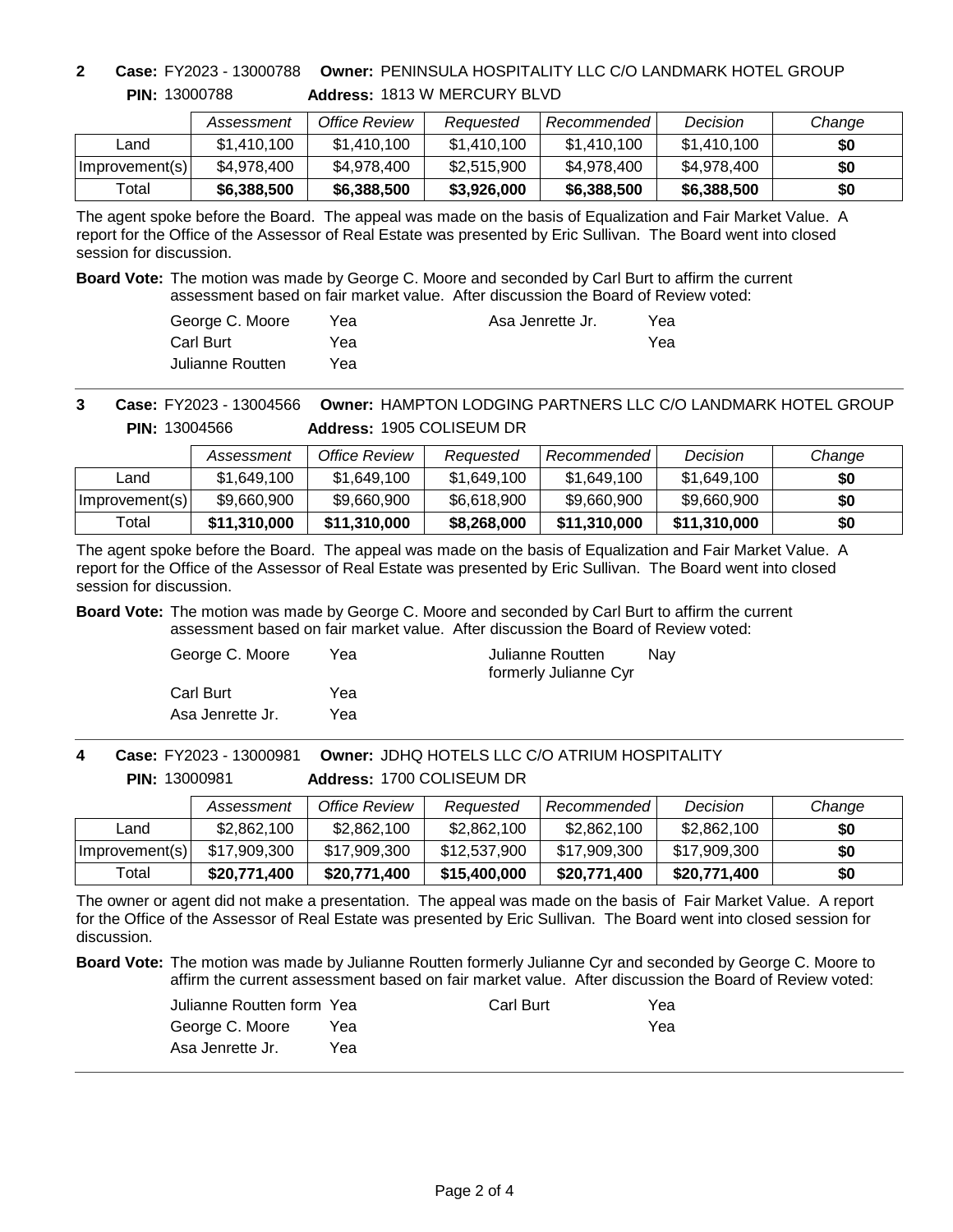**PIN:** 4004839 **5 Case:** FY2023 - 4004839 **Address:** 40 TOWNE CENTRE WAY **Owner:** SHOPS AT HAMPTON TOWNE CENTRE LLC

|                | Assessment  | Office Review | Reauested | Recommended | Decision    | Change |
|----------------|-------------|---------------|-----------|-------------|-------------|--------|
| Land           | \$1,062,900 | \$1,062,900   |           | \$1,062,900 | \$1,062,900 | \$0    |
| Improvement(s) | \$980,000   | \$980,000     |           | \$980,000   | \$980,000   | \$0    |
| Total          | \$2,042,900 | \$2,042,900   |           | \$2,042,900 | \$2,042,900 | \$0    |

The agent spoke before the Board. The appeal was made on the basis of Fair Market Value. A report for the Office of the Assessor of Real Estate was presented by Eric Sullivan.

**Board Vote:** The motion was made by Julianne Routten formerly Julianne Cyr and seconded by Carl Burt to affirm the current assessment based on fair market value. After discussion the Board of Review voted:

> Julianne Routten form Carl Burt Asa Jenrette Jr. Yea Yea

George C. Moore Yea

**Owner:** SHOPS AT HAMPTON TOWNE CENTRE LLC **6 Case:** FY2023 - 4004599

**PIN:** 4004599

**Address:** 30 TOWNE CENTRE WAY

|                | Assessment   | Office Review | Reauested   | Recommended | Decision    | Change                |
|----------------|--------------|---------------|-------------|-------------|-------------|-----------------------|
| Land           | \$5.271.400  | \$5,271,400   | \$2,489,900 | \$5.271.400 | \$5.271.400 | \$0                   |
| Improvement(s) | \$6,917,200  | \$6,917,200   | \$3,267,200 | \$4,572,900 | \$4,572,900 | $(S2, 344, 300)$ -34% |
| Total          | \$12,188,600 | \$12,188,600  | \$5,757,100 | \$9,844,300 | \$9,844,300 | $(S2, 344, 300)$ -19% |

The agent spoke before the Board. The appeal was made on the basis of Fair Market Value. A report for the Office of the Assessor of Real Estate was presented by Eric Sullivan.

**Board Vote:** The motion was made by George C. Moore and seconded by Carl Burt to adjust the current assessment based on fair market value. After discussion the Board of Review voted:

> George C. Moore Carl Burt Julianne Routten Yea Nay

Yea Asa Jenrette Jr. Yea

**Address:** 1 TOWNE CENTRE WAY **Owner:** MEGAPLEX NINE INC ATTN LEASE ADMIN/AMC 24 **PIN:** 4004600 **7 Case:** FY2023 - 4004600

|                | Assessment   | Office Review | Reauested    | Recommended  | Decision     | Change |
|----------------|--------------|---------------|--------------|--------------|--------------|--------|
| Land           | \$8,535,100  | \$8,535,100   | \$8,535,100  | \$8,535,100  | \$8,535,100  | \$0    |
| Improvement(s) | \$9,280,800  | \$9,280,800   | \$6,464,900  | \$9,280,800  | \$9,280,800  | \$0    |
| Total          | \$17,815,900 | \$17,815,900  | \$15,000,000 | \$17,815,900 | \$17,815,900 | \$0    |

The owner or agent did not make a presentation. The appeal was made on the basis of Fair Market Value. A report for the Office of the Assessor of Real Estate was presented by Eric Sullivan.

**Board Vote:** The motion was made by Carl Burt and seconded by Julianne Routten formerly Julianne Cyr to affirm the current assessment based on fair market value. After discussion the Board of Review voted:

| Carl Burt                 | Yea | George C. Moore | Yea |
|---------------------------|-----|-----------------|-----|
| Julianne Routten form Yea |     |                 | Yea |
| Asa Jenrette Jr.          | Yea |                 |     |